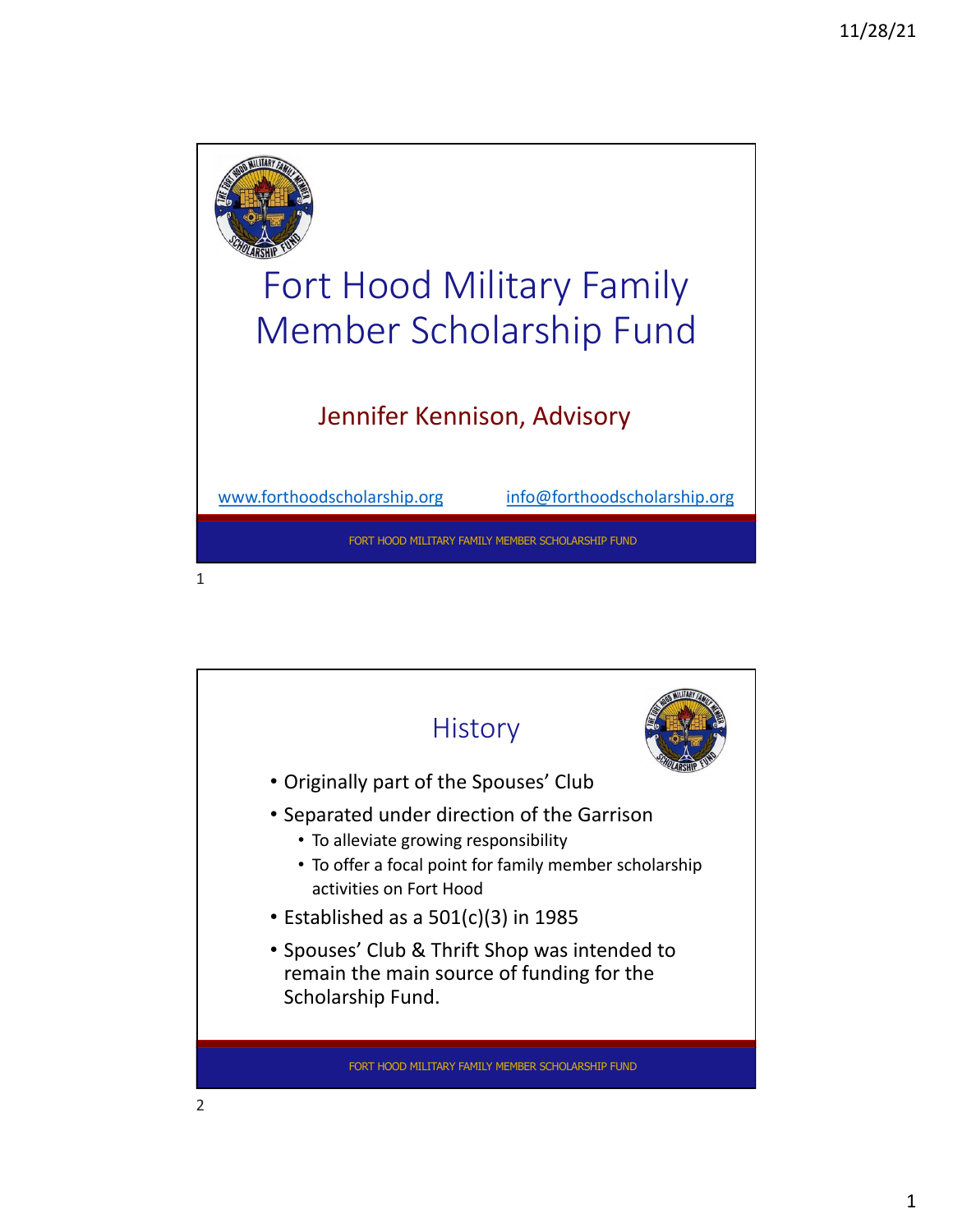

3

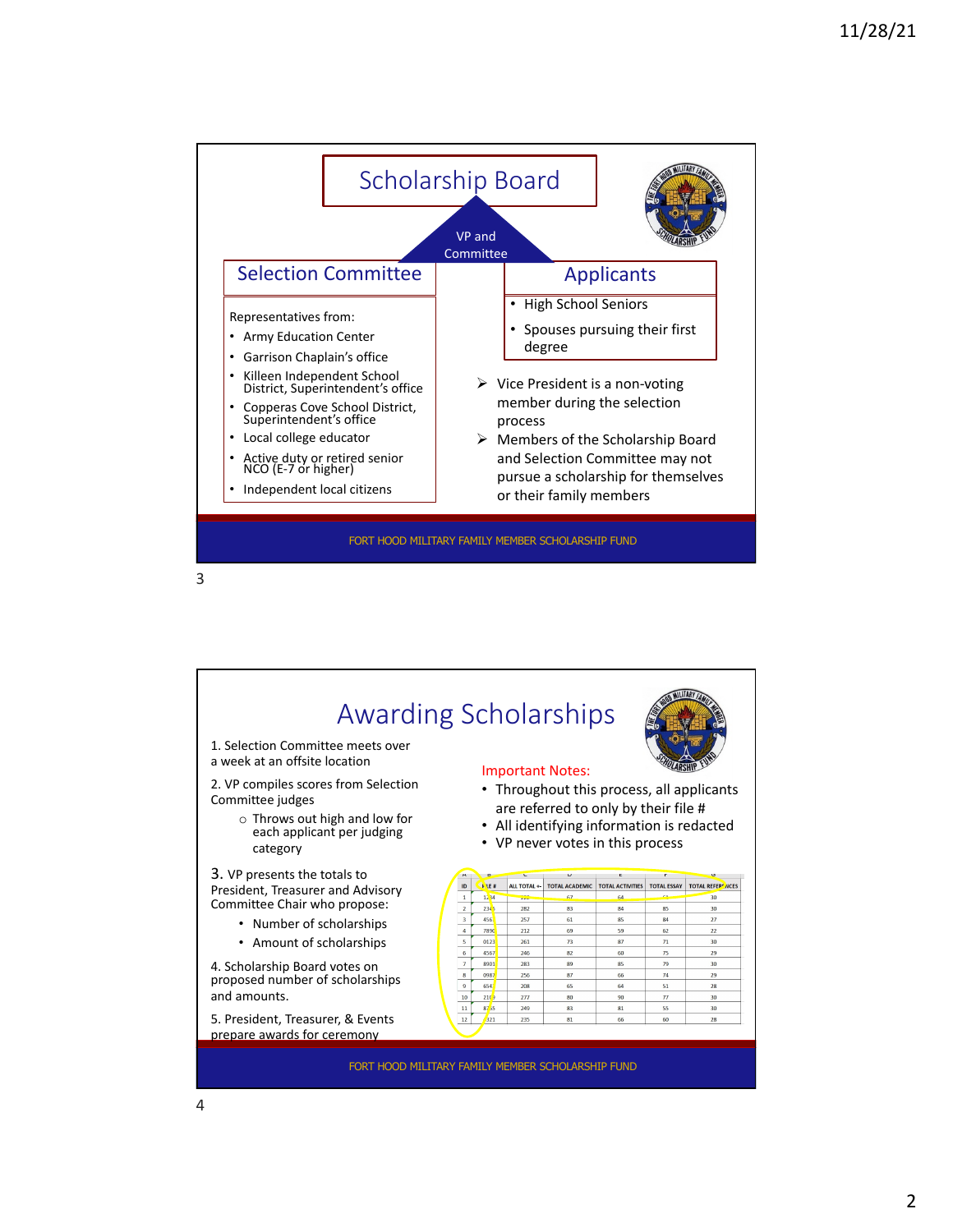



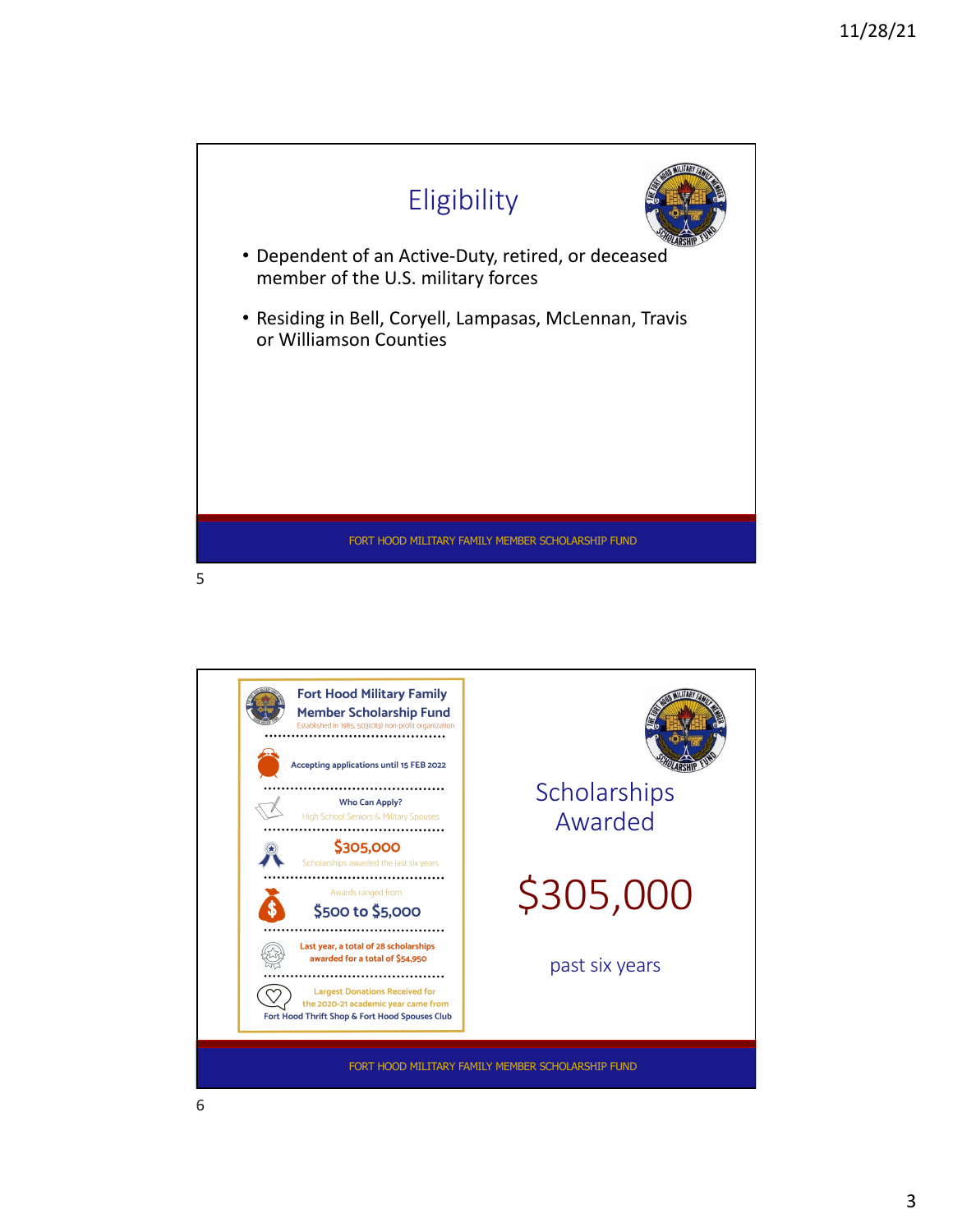



FORT HOOD MILITARY FAMILY MEMBER SCHOLARSHIP FUND